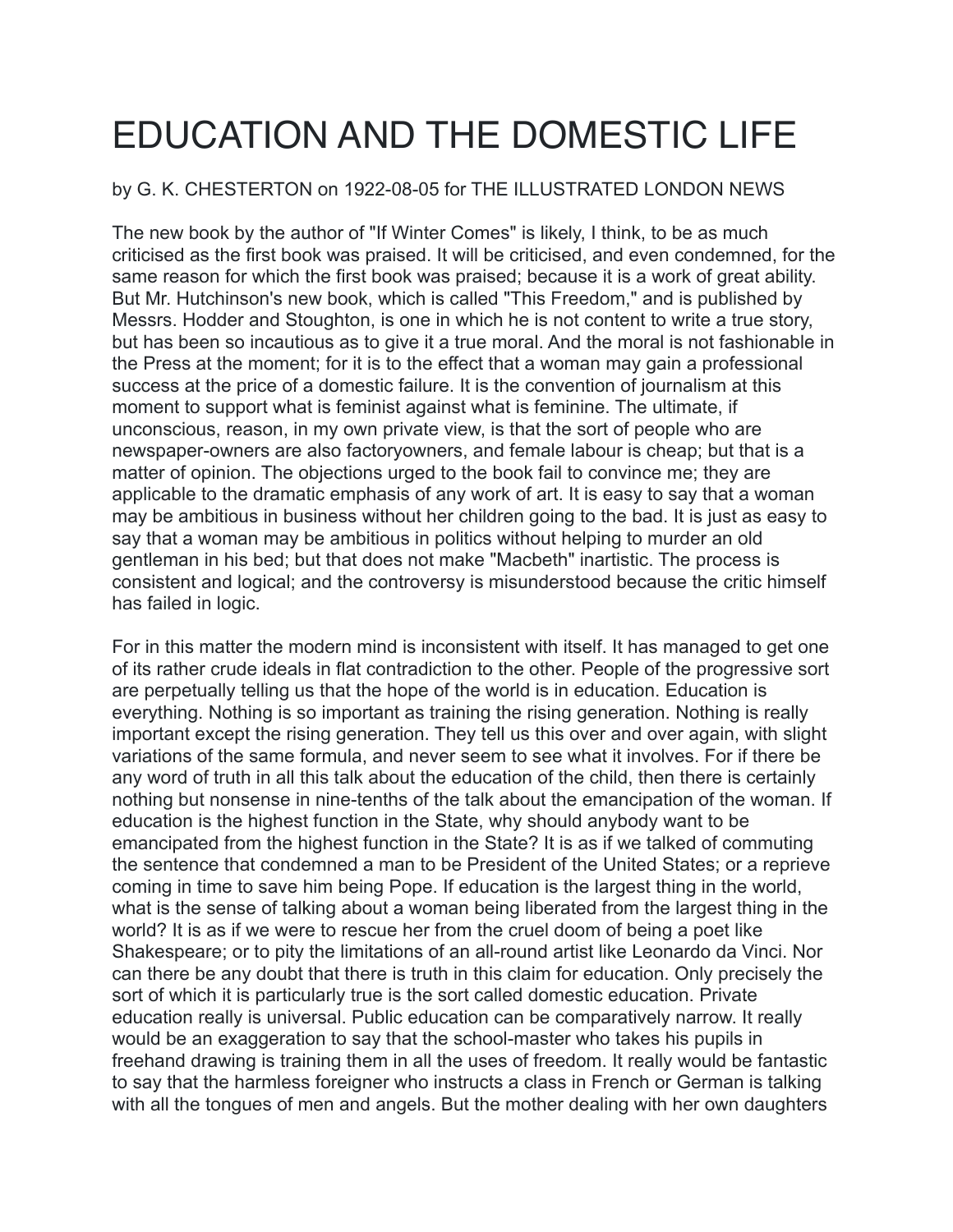in her own home does literally have to deal with all forms of freedom, because she has to deal with all sides of a single human soul. She is obliged, if not to talk with the tongues of men and angels, at least to decide how much she shall talk about angels and how much about men.

In short, if education is really the larger matter, then certainly domestic life is the larger matter; and official or commercial life the lesser matter. It is a mere matter of arithmetic that anything taken from the larger matter will leave it less. It is a mere matter of simple subtraction that the mother must have less time for the family if she has more time for the factory. If education, ethical and cultural, really were a trivial and mechanical matter, the mother might possibly rattle through it as a rapid routine, before going about her more serious business of serving a capitalist for hire. If education were merely instruction, she might briefly instruct her babies in the multiplication tables, before she mounted to higher and nobler spheres as the servant of a Milk Trust or the secretary of a Drug Combine. But the moderns are perpetually assuring us that education is not instruction; they are perpetually insisting that it is not a mechanical exercise, and must on no account be an abbreviated exercise. It must go on at every hour. It must cover every subject. But if it must go on at all hours, it must not be neglected in business hours. And if the child is to be free to cover every subject, the parent must be free to cover every subject too.

For the idea of a non-parental substitute is simply an illusion of wealth. The advanced advocate of this inconsistent and infinite education for the child is generally thinking of the rich child; and all this particular sort of liberty should rather be called luxury. It is natural enough for a fashionable lady to leave her little daughter with the French governess or the Czecho-Slovakian governess or the Ancient Sanskrit governess, and know that one or other of these sides of the infant's intelligence is being developed; while she, the mother, figures in public as a moneylender or some other modern position of dignity. But among poorer people there cannot be five teachers to one pupil. Generally there are about fifty pupils to one teacher. There it is impossible to cut up the soul of a single child and distribute it among specialists. It is all we can do to tear in pieces the soul of a single schoolmaster, and distribute it in rags and scraps to a whole mob of boys. And even in the case of the wealthy child it is by no means clear that specialists are a substitute for spiritual authority. Even a millionaire can never be certain that he has not left out one governess, in the long procession of governesses perpetually under his marble portico; and the omission may be as fatal as that of the king who forgot to ask the bad fairy to the christening. The daughter, after a life of ruin and despair, may look back and say, "Had I but also had a Lithuanian governess, my fate as a diplomatist's wife in Eastern Europe would have been very different." But it seems rather more probable, on the whole, that what she would miss would not be one or other of these special accomplishments, but some commonsense code of morals or general view of life. The millionaire could, no doubt, hire a mahatma or mystical prophet to give his child a general philosophy. But I doubt if the philosophy would be very successful even for the rich child, and it would be quite impossible for the poor child. In the case of comparative poverty, which is the common lot of mankind, we come back to a general parental responsibility, which is the common sense of mankind. We come